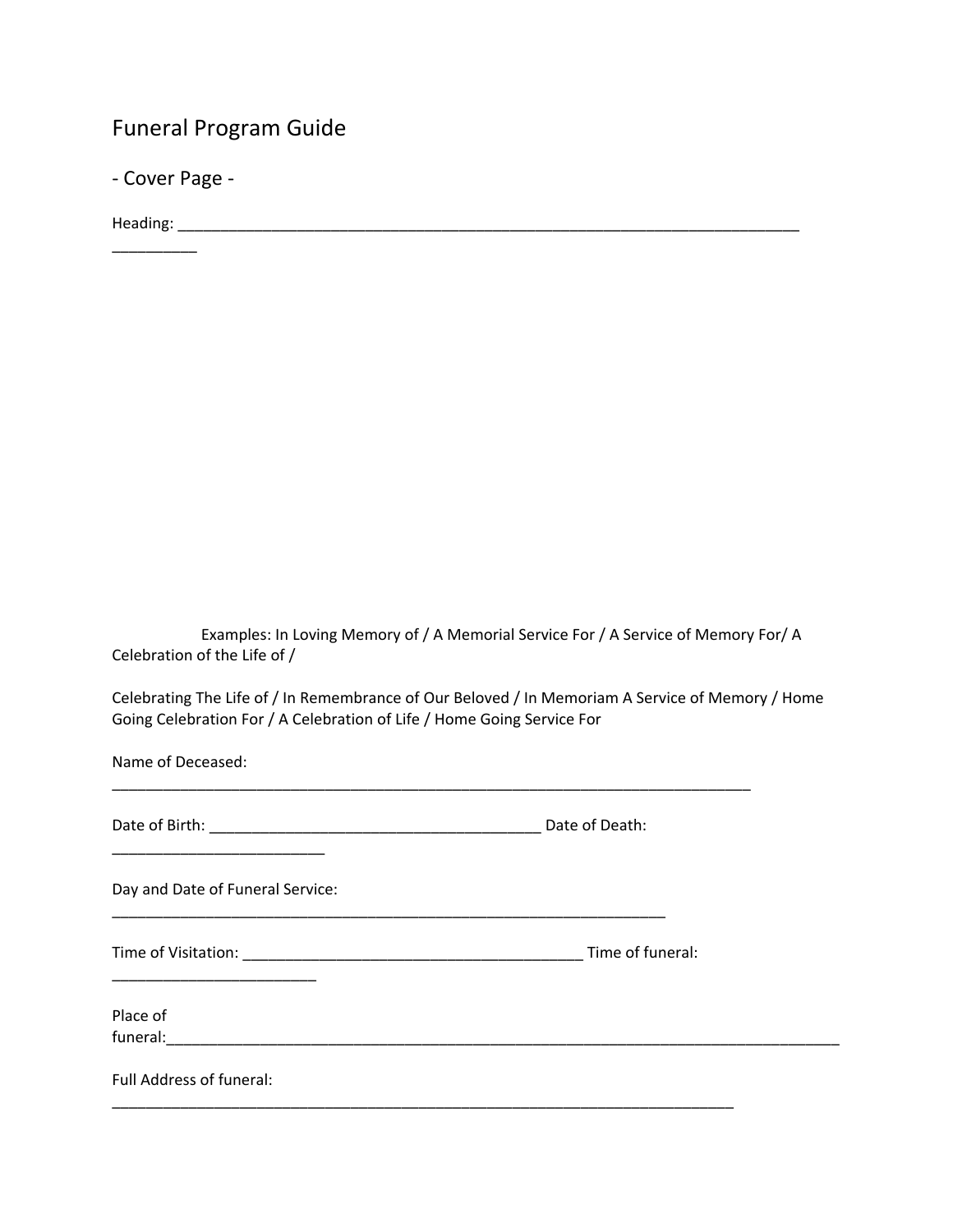## Below is an outline to format the obituary portion of your program. Please send all completed obituaries to: Phillipsrileyfh@gmail.com

Please send all photo to [phillipsrileyfh@gmail.com](mailto:phillipsrileyfh@gmail.com) or text to 334-414-4038. Be sure to put your loved one's name in subject column.

| was born on (Date)                                    |
|-------------------------------------------------------|
|                                                       |
|                                                       |
|                                                       |
| ______________________received(his/her)formaleducatio |
|                                                       |
|                                                       |
|                                                       |
|                                                       |
|                                                       |
|                                                       |
|                                                       |
|                                                       |
|                                                       |
|                                                       |
|                                                       |
| on                                                    |
|                                                       |
|                                                       |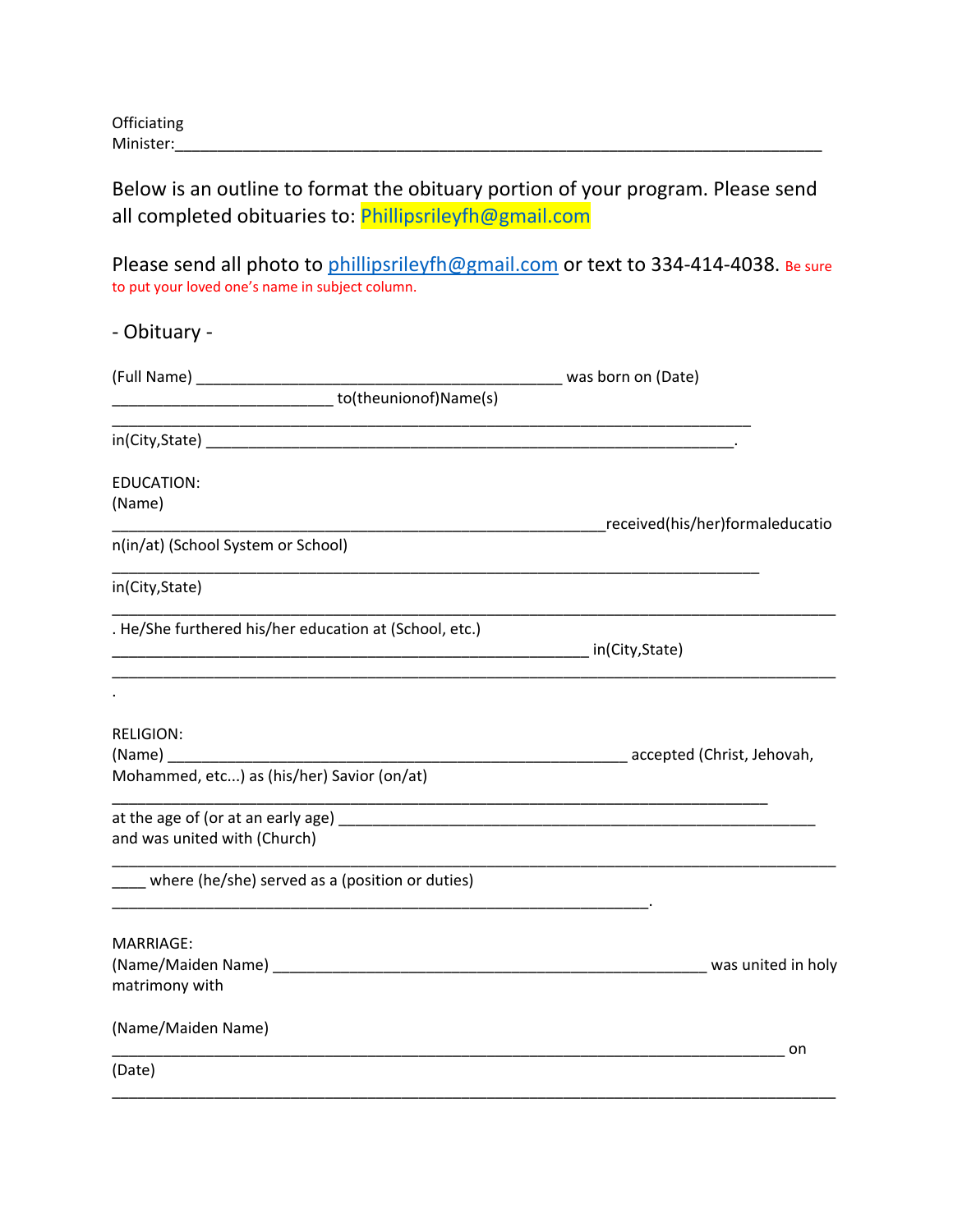|  |  |  | In (City and State) |
|--|--|--|---------------------|
|--|--|--|---------------------|

Their union was blessed with example the children.

MILITARY:

(Name) the United States (Army, Navy, Marines, Air Force) on (Date) 

PROFESSION/VOCATION: (He/She) was employed by (Company Name)

as a (Position Held)

\_\_\_\_\_\_\_\_\_\_\_\_\_\_\_\_\_\_\_\_\_\_\_\_\_\_\_\_\_\_ enlisted into

for(LengthofService/Retirement)

PERSONAL/HOBBIES AND ADDITIONAL INFORMATION ABOUT YOUR LOVED ONE'S LIFE:

In (his/her) leisure, (he/she) enjoyed

\_\_\_\_\_\_\_\_\_\_\_\_\_\_ MEMBERSHIPS AND ORGANIZATION(S):

DATE OF DEATH AND PRECEDING DEATHS:

(Full Name) \_\_\_\_\_

departed this life on (Date) \_\_\_\_\_\_\_\_\_\_\_\_. (He/She) was preceded in death by [Relationship and name(s)]:

SURVIVORS: (He/She) leaves to cherish (his/her) memory [Relationship and name(s)]: Spouse:

Children:

\_\_\_\_\_\_ \_\_\_\_\_\_

Grandchildren: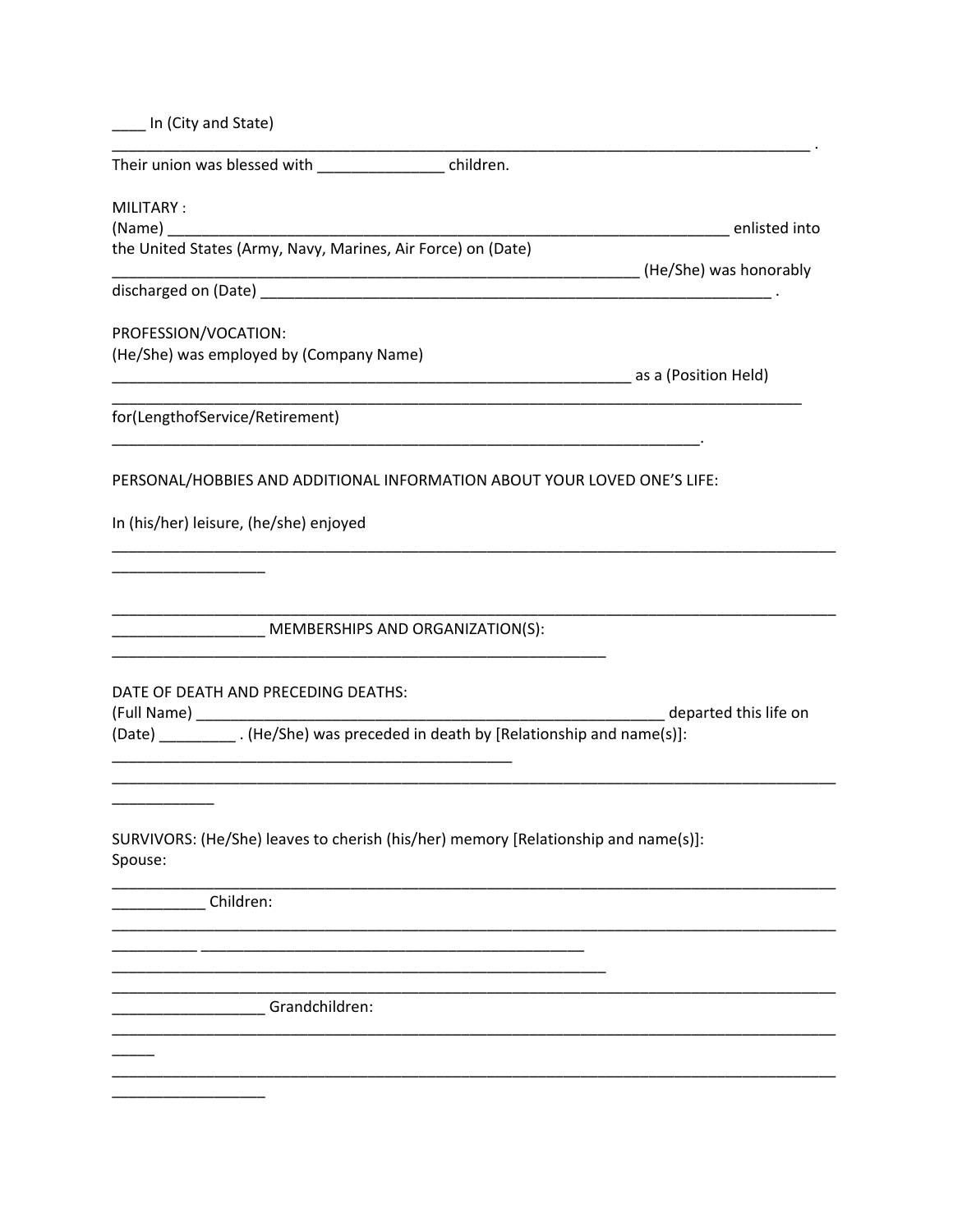**Parents:** 

Sisters & Brothers:

Department of the results of the results of the relationship.

- Order of Service -

\*\* This is a sample order of service. Please feel free to add in/take out any items in this section\*\*

Processional Minister and Family Scripture Reading

Old Testament New Testament

(NOT APPLICABLE FOR MEMORIAL SERVICES)

 $\begin{array}{c} \hline \text{4)} \text{---} \text{5)} \\\hline \end{array}$ 

Prayer of Comfort **Musical Selection** Acknowledgment of Cards and Condolences Remarks/Reflections (limit 2 minutes please) Reading of Obituary **Musical Selection CIRCLE YOUR CHOICE: CIRCLE YOUR CHOICE: Benediction/ Closing Prayer Recessional**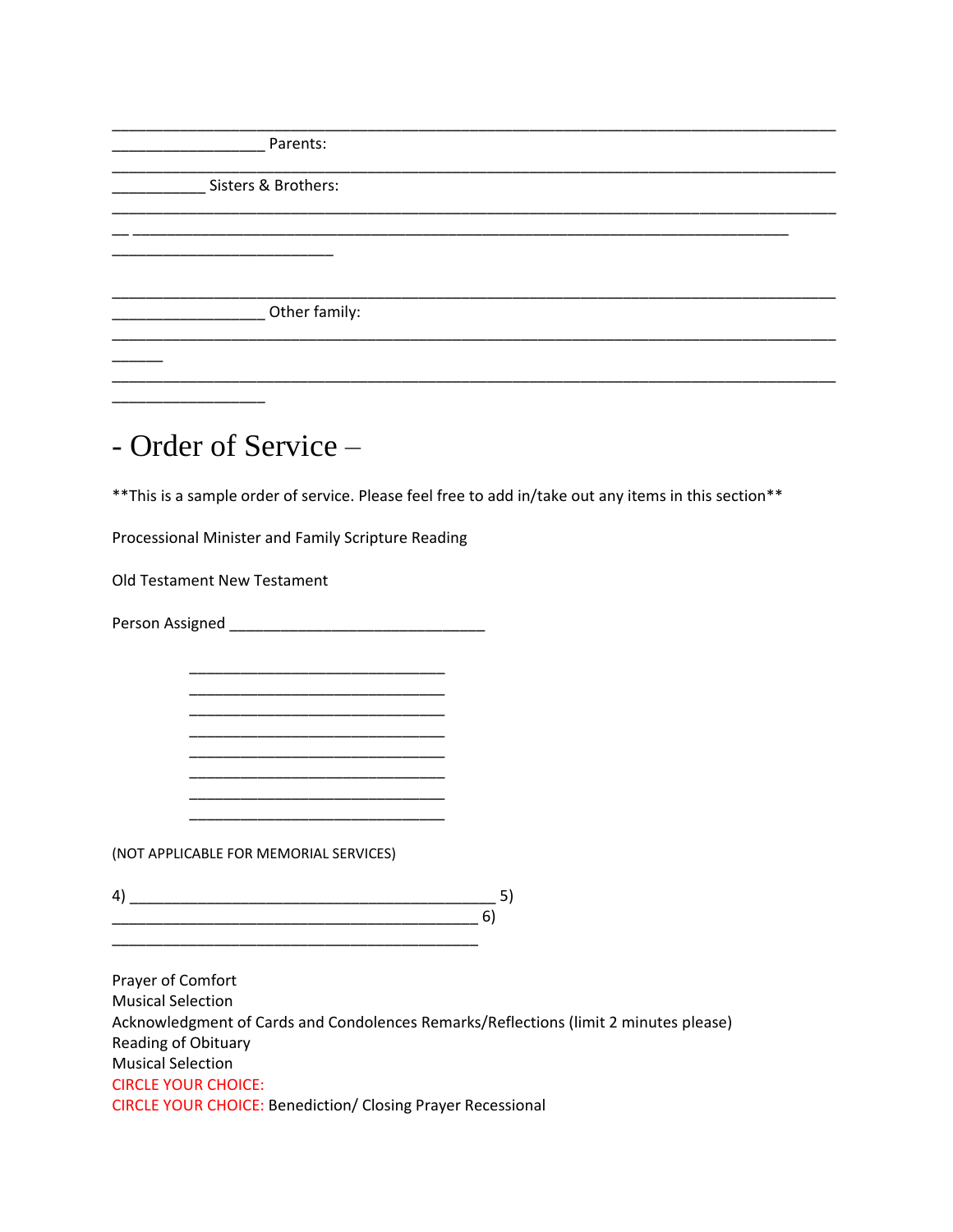| Eulogy or Words of Comfort |    |
|----------------------------|----|
|                            |    |
| FLOWER BEARERS (if any)    |    |
| Family & Friends           |    |
|                            | 2) |
|                            | 4) |
|                            |    |

- Cemetery - INTERMENT / ENTOMBMENT / INURNMENT

\_\_\_\_\_\_\_\_\_\_\_\_\_\_\_\_\_\_\_\_\_\_\_\_\_\_\_\_\_\_\_\_\_\_\_\_\_\_\_\_\_\_\_\_\_\_\_\_\_\_\_\_\_\_\_\_\_\_\_\_\_\_\_\_\_

Cemetery:

\_\_\_\_\_\_\_ Address of Cemetery (optional):

- Please Choose an Acknowledgement –

## CHOICE 1

The family of the late \_\_\_\_\_\_\_\_\_\_\_\_\_\_\_\_\_\_\_\_\_\_\_\_\_\_\_\_\_\_\_\_ acknowledges, with sincere appreciation, the many comforting messages, floral tributes and other expressions of kindness evidenced at this time in thought and deed.

#### CHOICE 2

The family of the late \_\_\_\_\_\_\_\_\_\_\_\_\_\_\_\_\_\_\_\_\_\_\_\_\_\_\_\_\_\_\_\_ acknowledges, with sincere appreciation, your understanding, your prayers, and all acts of kindness shown at this time of bereavement.

#### CHOICE 3

Perhaps you sent a lovely card, or sat quietly in a chair; Perhaps you sent a floral piece, if so, we saw it there. Perhaps you spoke the kindest words that any friend could say. Perhaps you were not there at all; just thought of us that day. Whatever you did to console our hearts, We thank you so much whatever the part.

#### CHOICE 4